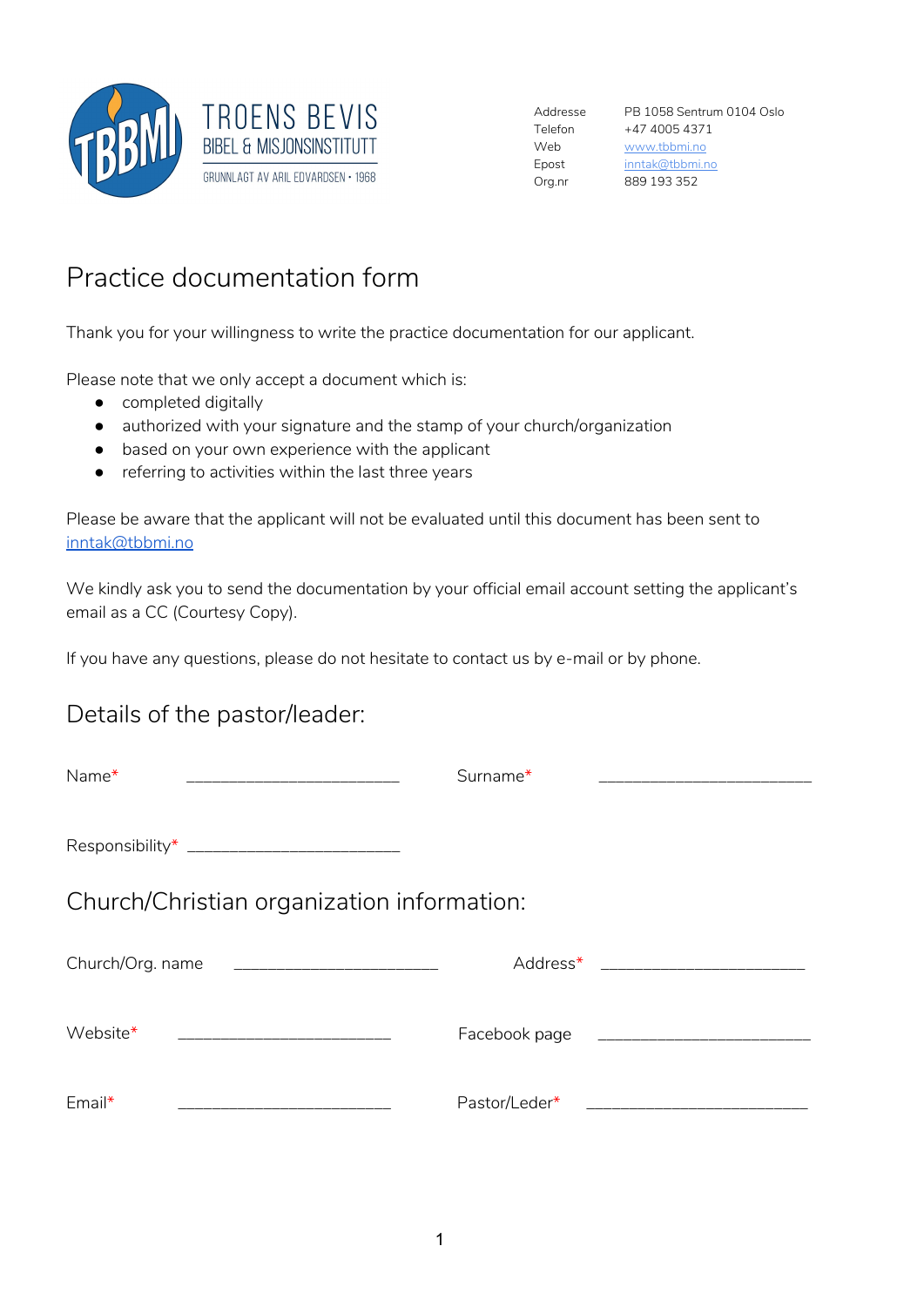## Details of the documentation\*:

Which period of time does your documentation relate to?

| $From*$                    | Until $*$                                                                                                                                                                                                                      |
|----------------------------|--------------------------------------------------------------------------------------------------------------------------------------------------------------------------------------------------------------------------------|
| Details of the applicant*: |                                                                                                                                                                                                                                |
| Name*                      | Surname* The contract of the set of the set of the set of the set of the set of the set of the set of the set of the set of the set of the set of the set of the set of the set of the set of the set of the set of the set of |
| Birth date*                | $E$ -mail*                                                                                                                                                                                                                     |

## Practice information\*:

Please resume the responsibilities the applicant has been having within your church/organization?\*

How many hours a week has the applicant been involved in the above mentioned activities?\*